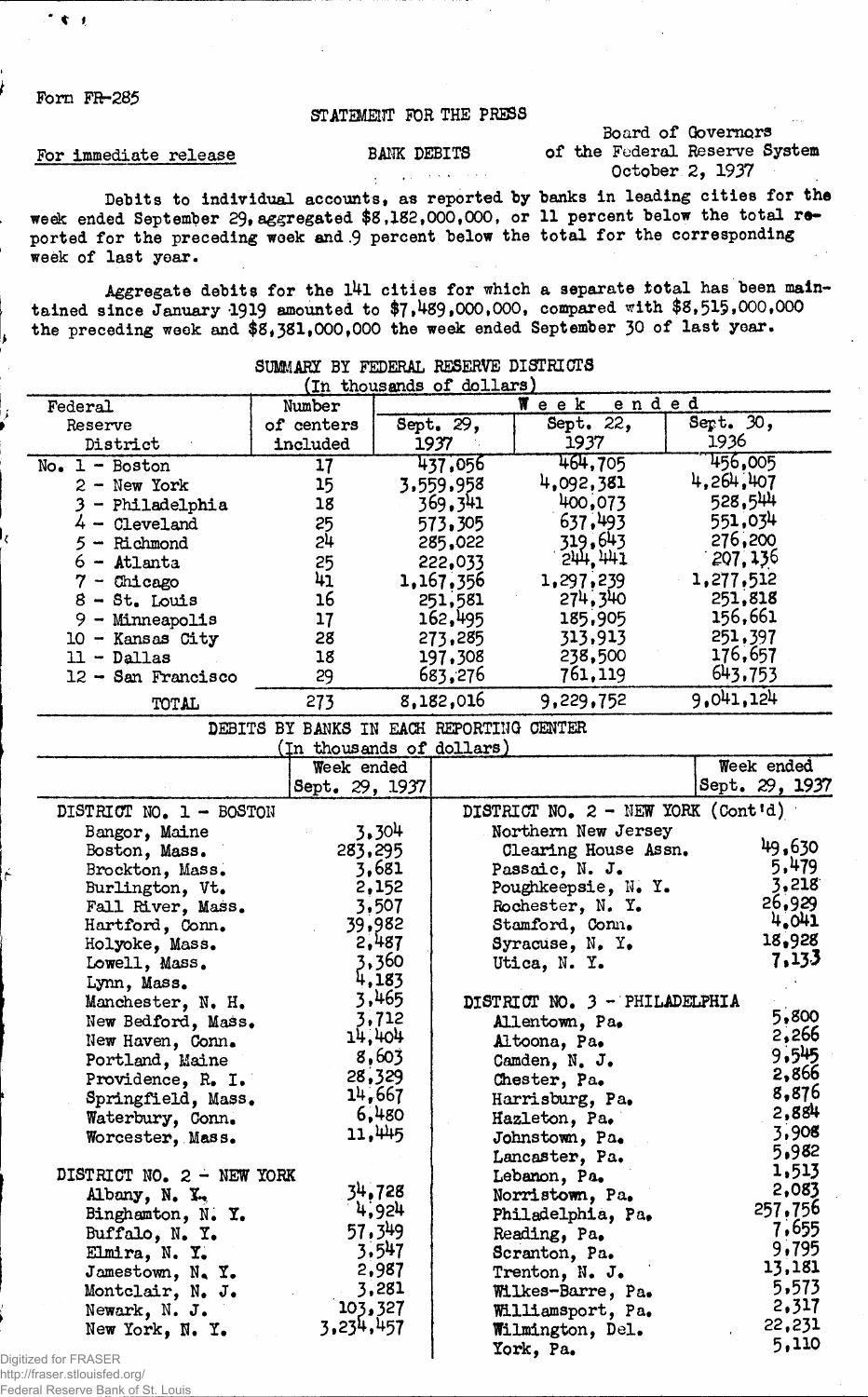Form  $FR-285-a$ 

 $\langle \langle \pmb{\pi} \rangle \rangle$ 

ķ

ż

 $\pmb{\mathfrak{c}}$ 

### DEBITS BY BANKS IN EACH REPORTING CENTER

 $\ddot{\phantom{a}}$ 

I

|                                        |                | (In thousands of dollars)                                  |                              |
|----------------------------------------|----------------|------------------------------------------------------------|------------------------------|
|                                        | Week ended     |                                                            | Week ended<br>Sept. 29, 1937 |
|                                        | Sept. 29, 1937 |                                                            |                              |
| DISTRICT NO. 4 - CLEVELAND             |                | DISTRICT NO. $6 - \text{ATLANTA} (\text{Cont}^{\dagger}d)$ | 321                          |
| Akron, Ohio                            | 16.654         | Elberton, Ga.                                              | 1,073                        |
| Butler, Pa.                            | 2,305          | Hattiesburg, Miss.                                         |                              |
| Canton, Ohio                           | 8,394          | Jackson, Miss.                                             | 13,920                       |
| Cincinnati, Ohio                       | 78,542         | Jacksonville, Fla.                                         | 5,955                        |
| Cleveland, Ohio                        | 151,014        | Knoxville, Tenn.                                           | 3,473                        |
| Columbus, Ohio                         | 39,084         | Macon, Ga.                                                 | 2,455                        |
| Dayton, Ohio                           | 16,586         | Meridian, Miss.<br>Miami, Fla.                             | 6,150                        |
| Erie, Pa.                              | 7,073          | Mobile, Ala.                                               | 9,793                        |
| Franklin, Pa.                          | 878            | Montgomery, Ala.                                           | 5,032                        |
| Greensburg, Pa.                        | 1,620          | Nashville, Tenn.                                           | 16,516                       |
| Hamilton, Ohio                         | 2,760          | Newnan, Ga.                                                | 437                          |
| Homestead, Pa.                         | 756            | New Orleans, La.                                           | 59,983                       |
| Lexington, Ky.                         | 3,832<br>2,749 | Pensacola, Fla.                                            | 1,907                        |
| Lima, Ohio                             | 1,109          | Savannah, Ga.                                              | 8,019                        |
| Lorain, Ohio                           | 2,597          | Tampa, Fla.                                                | 5,899                        |
| Middletown, Ohio                       | 2,555          | Valdosta, Ga.                                              | 814                          |
| Oil City, Pa.<br>Pittsburgh, Pa.       | 174,148        | Vicksburg, Miss.                                           | 2,138                        |
| Springfield, Ohio                      | 3,746          |                                                            |                              |
| Steubenville, Ohio                     | 2,938          | DISTRICT NO. 7 - CHICAGO                                   |                              |
| Toledo, Ohio                           | 28,513         | Adrian, Mich.                                              | 803                          |
| Warren, Ohio                           | 2,618          | Aurora, Ill.                                               | 2,747                        |
| Wheeling, W. Va.                       | 7,418          | Battle Creek, Mich.                                        | 2,907                        |
| Youngstown, Ohio                       | 13,724         | Bay City, Mich.                                            | 3,042                        |
| Zanesville, Ohio                       | 1,692          | Bloomington, Ill.                                          | 3,335                        |
|                                        |                | Cedar Rapids, Iowa                                         | 5,234                        |
| DISTRICT NO. 5 - RICHMOND              |                | Champaign-Urbana, Ill.                                     | 2,832                        |
| Asheville, N. C.                       | 3,050          | Chicago, Ill.                                              | 673,320                      |
| Baltimore, Md.                         | 76,439         | Clinton, Iowa                                              | 1,511                        |
| Charleston, S. C.                      | 4,720          | Danville, Ill.                                             | 2,329                        |
| Charleston, W. Va.                     | 11,333         | Davenport, Iowa                                            | 5,130                        |
| Charlotte, N. C.                       | 13,281         | Decatur, Ill.                                              | 3,657<br>20,784              |
| Columbia,S.C.                          | 6,067          | Des Moines, Iowa                                           | 214,216                      |
| Cumberland, Md.                        | 2,022          | Detroit, Mich.                                             | 2,015                        |
| Danville, Va.                          | 2,060          | Dubuque, Iowa                                              | 1,837                        |
| Durham, N. C.                          | 11,312         | Elgin, $II.1$ .                                            | 6,493                        |
| Greensboro, N. C.                      | 4,064          | Flint, Mich.                                               | 7,493                        |
| Greenville, S. C.                      | 6,212          | Fort Wayne, Ind.                                           | 4,877                        |
| Hagerstown, Md.                        | 1,900          | Gary, Ind.                                                 | 11,689                       |
| Huntington, W. Va.                     | 3,888          | Grand Rapids, Mich.                                        | 3,432                        |
| Lynchburg, Va.                         | 3,228<br>1,955 | Green Bay, Wis.                                            | 1,704                        |
| Newport News, Va.                      | 11,415         | Hammond, Ind.<br>Indianapolis, Ind.                        | 44,574                       |
| Norfolk, Va.                           | 904            | Jackson, Mich.                                             | 3,868                        |
| Portsmouth, Va.                        | 8,606          | Kalamazoo, Mich.                                           | 4,396                        |
| Raleigh, N. C.                         | 43,142         | Lansing, Mich.                                             | 5,180                        |
| Na. Nachmond, Va.                      | 6,333          | Manitowoc, Wis.                                            | 1,263                        |
| Roanoke, Va.                           | 2,747          | Mason City, Iowa                                           | 2,239                        |
| Spartanburg, S. C.                     | 48,264         | Milwaukee, Wis.                                            | 57,111                       |
| Washington, D. C.<br>Wilmington, N. C. | 3,171          | Moline, Ill.                                               | 1,738                        |
| Winston-Salem, N. C.                   | 8,909          | Muscatine, Iowa                                            | 874                          |
|                                        |                | Oshkosh, Wis.                                              | 2,325                        |
| DISTRICT NO. 6 - ATLANTA               |                | Peoria, Ill.                                               | 14,020                       |
| Albany, Ga.                            | 1,055          | Rockford, Ill.                                             | 6,602                        |
| Atlanta, Ga.                           | 37,721         | Saginaw, Mich.                                             | 5,044                        |
| Augusta, Ga.                           | 4,729          | Sheboygan, Mis.                                            | 3,623                        |
| Birmingham, Ala.                       | 21,264         | Sioux City, Iowa                                           | 9,425                        |
| Brunswick, Ga.                         | 585            | South Bend, Ind.                                           | 9,322                        |
| Chattanooga, Tenn.                     | 8,683          | Springfield, Ill.                                          | 5,700                        |
| Columbus, Ga.                          | 3,285          | Terre Haute, Ind.                                          | 4,886                        |
| Dothan, Ala.                           | 826            | Waterloo, Iowa                                             | 3,779                        |
|                                        |                |                                                            |                              |

Digitized for FRASER http://fraser.stlouisfed.org/ Federal Reserve Bank of St. Louis

l